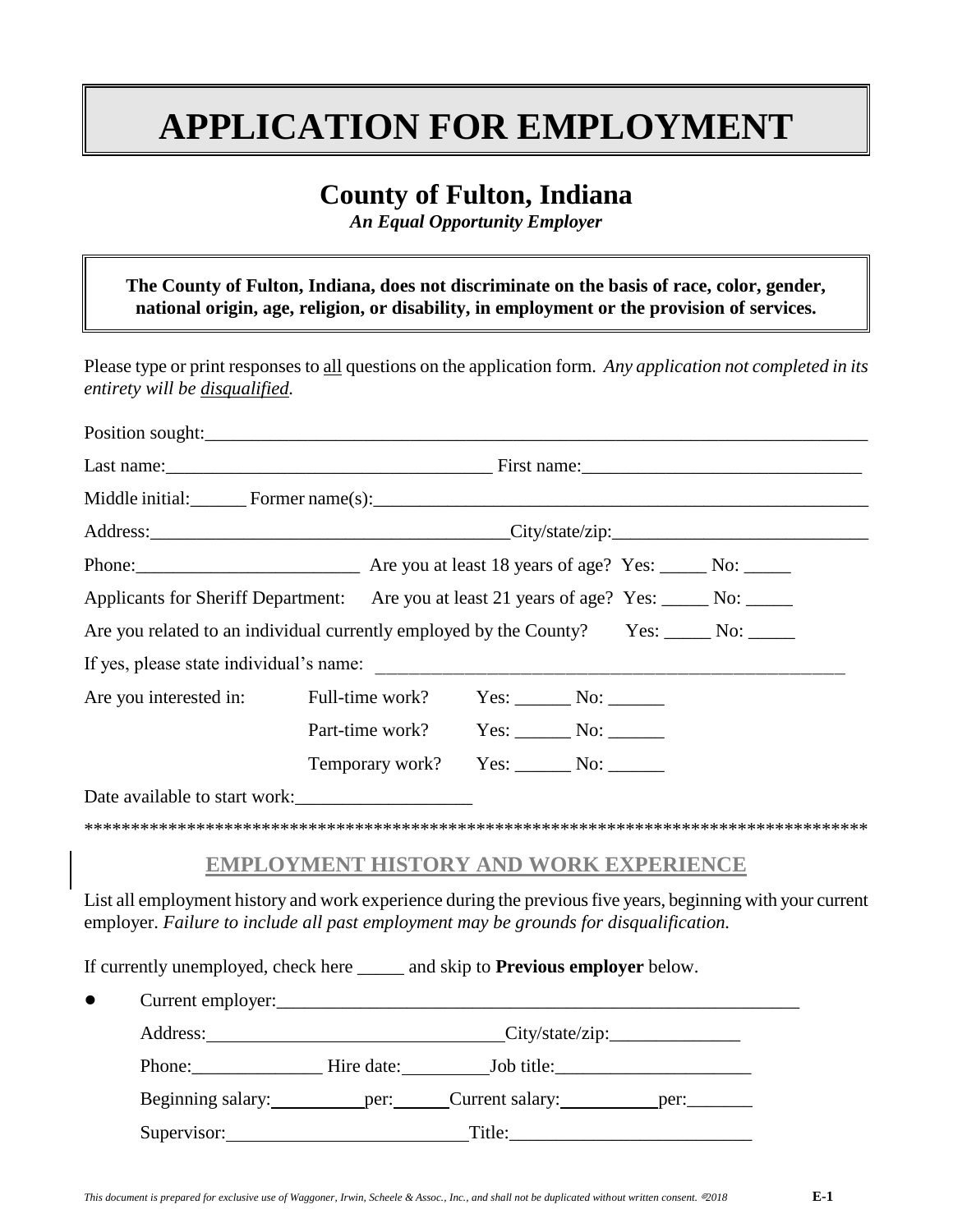Briefly describe the work you do, such as duties, responsibilities, equipment you operate, promotions:

Why do you want to leave?

| May we contact your current employer? Yes: |  | No: |  |  | If no, please explain why: |  |
|--------------------------------------------|--|-----|--|--|----------------------------|--|
|--------------------------------------------|--|-----|--|--|----------------------------|--|

| Phone:                                                                                                                                                                                                        |  |  |
|---------------------------------------------------------------------------------------------------------------------------------------------------------------------------------------------------------------|--|--|
|                                                                                                                                                                                                               |  |  |
|                                                                                                                                                                                                               |  |  |
|                                                                                                                                                                                                               |  |  |
|                                                                                                                                                                                                               |  |  |
| Supervisor: Title: Title:                                                                                                                                                                                     |  |  |
|                                                                                                                                                                                                               |  |  |
| Briefly describe the work you did, such as duties, responsibilities, equipment you operate,<br>promotions:                                                                                                    |  |  |
| Reason for leaving:                                                                                                                                                                                           |  |  |
|                                                                                                                                                                                                               |  |  |
|                                                                                                                                                                                                               |  |  |
|                                                                                                                                                                                                               |  |  |
|                                                                                                                                                                                                               |  |  |
|                                                                                                                                                                                                               |  |  |
|                                                                                                                                                                                                               |  |  |
|                                                                                                                                                                                                               |  |  |
| May we contact this employer? Yes: No: No: If no, please explain why:<br>Beginning salary: ____________ per: _________Ending salary: ____________ per: __________<br>Supervisor: Title: Title:<br>Work phone: |  |  |
| Briefly describe the work you did, such as duties, responsibilities, equipment you operate,                                                                                                                   |  |  |
| promotions:                                                                                                                                                                                                   |  |  |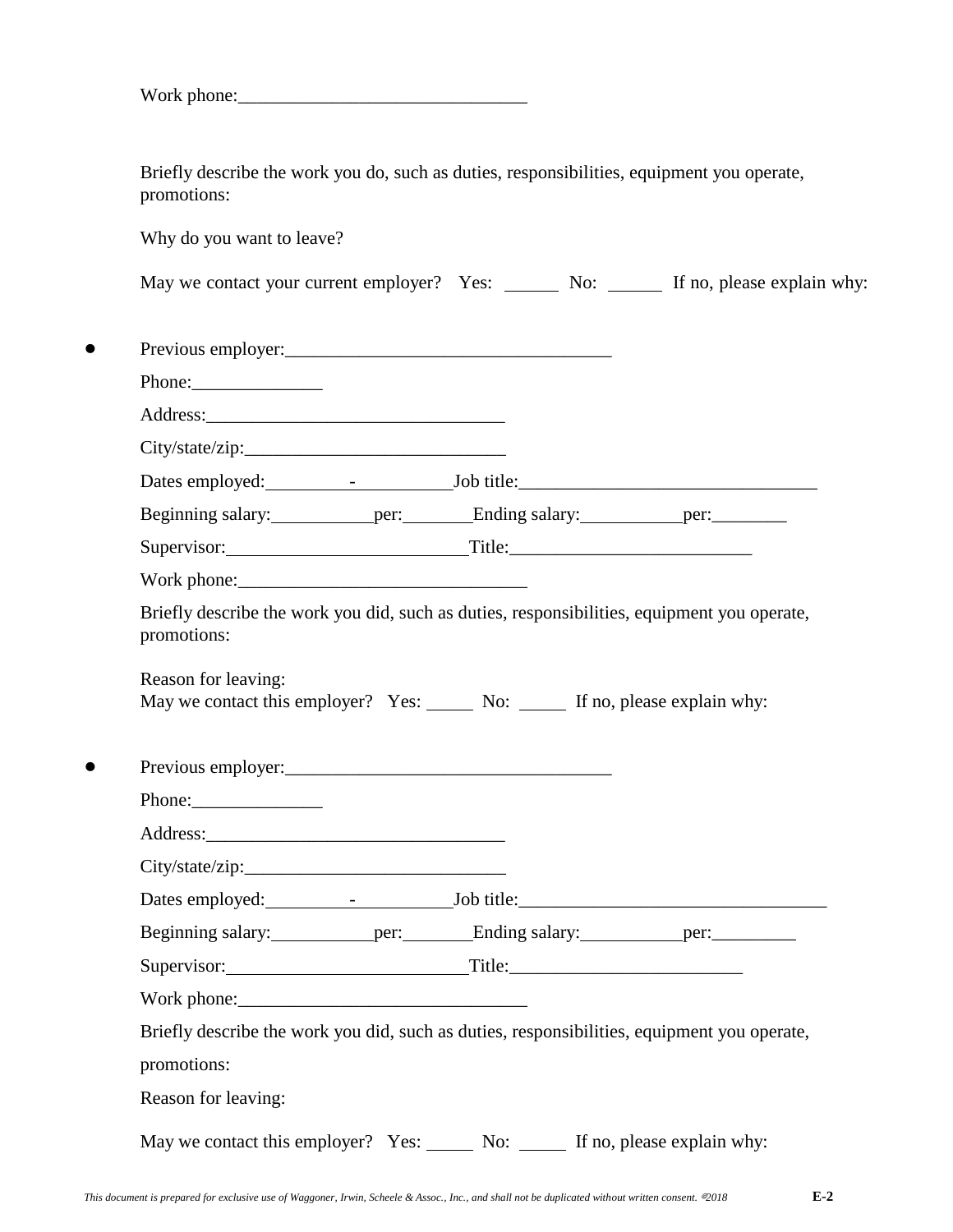| Phone:<br>Beginning salary: _____________ per: __________Ending salary: _____________ per: __________________<br>Supervisor: Title: Title:<br>Briefly describe the work you did, such as duties, responsibilities, equipment you operate,<br>promotions:<br>Reason for leaving:<br>May we contact this employer? Yes: No: No: If no, please explain why:<br>If you had additional employers within the last five years, attach additional pages as needed.<br>➤<br>List and explain periods of unemployment in the past five years:<br>From: _______ to: ________ Reason:<br>From: to: Reason:<br><b>EDUCATION AND TRAINING</b><br>and to describe your skills, knowledge and abilities to perform the duties of the position.<br>High school attended Attach additional pages as needed.<br>Diploma? Yes: No: GED? Yes: No: No:<br>Activities, awards (You may exclude any which indicate race, color, religion, gender, age, national origin,<br>or disability)<br>$\frac{\text{College}(s)}{\text{Or Trade School}(s)}$ attended Attach additional pages as needed. |  |  |  |  |  |  |  |  |  |
|------------------------------------------------------------------------------------------------------------------------------------------------------------------------------------------------------------------------------------------------------------------------------------------------------------------------------------------------------------------------------------------------------------------------------------------------------------------------------------------------------------------------------------------------------------------------------------------------------------------------------------------------------------------------------------------------------------------------------------------------------------------------------------------------------------------------------------------------------------------------------------------------------------------------------------------------------------------------------------------------------------------------------------------------------------------------|--|--|--|--|--|--|--|--|--|
| This section is intended to give the employer information about education and training you have completed,                                                                                                                                                                                                                                                                                                                                                                                                                                                                                                                                                                                                                                                                                                                                                                                                                                                                                                                                                             |  |  |  |  |  |  |  |  |  |
|                                                                                                                                                                                                                                                                                                                                                                                                                                                                                                                                                                                                                                                                                                                                                                                                                                                                                                                                                                                                                                                                        |  |  |  |  |  |  |  |  |  |
|                                                                                                                                                                                                                                                                                                                                                                                                                                                                                                                                                                                                                                                                                                                                                                                                                                                                                                                                                                                                                                                                        |  |  |  |  |  |  |  |  |  |
|                                                                                                                                                                                                                                                                                                                                                                                                                                                                                                                                                                                                                                                                                                                                                                                                                                                                                                                                                                                                                                                                        |  |  |  |  |  |  |  |  |  |
|                                                                                                                                                                                                                                                                                                                                                                                                                                                                                                                                                                                                                                                                                                                                                                                                                                                                                                                                                                                                                                                                        |  |  |  |  |  |  |  |  |  |
| Address: City/state/zip: City/state/zip:                                                                                                                                                                                                                                                                                                                                                                                                                                                                                                                                                                                                                                                                                                                                                                                                                                                                                                                                                                                                                               |  |  |  |  |  |  |  |  |  |
|                                                                                                                                                                                                                                                                                                                                                                                                                                                                                                                                                                                                                                                                                                                                                                                                                                                                                                                                                                                                                                                                        |  |  |  |  |  |  |  |  |  |
|                                                                                                                                                                                                                                                                                                                                                                                                                                                                                                                                                                                                                                                                                                                                                                                                                                                                                                                                                                                                                                                                        |  |  |  |  |  |  |  |  |  |
|                                                                                                                                                                                                                                                                                                                                                                                                                                                                                                                                                                                                                                                                                                                                                                                                                                                                                                                                                                                                                                                                        |  |  |  |  |  |  |  |  |  |
|                                                                                                                                                                                                                                                                                                                                                                                                                                                                                                                                                                                                                                                                                                                                                                                                                                                                                                                                                                                                                                                                        |  |  |  |  |  |  |  |  |  |
|                                                                                                                                                                                                                                                                                                                                                                                                                                                                                                                                                                                                                                                                                                                                                                                                                                                                                                                                                                                                                                                                        |  |  |  |  |  |  |  |  |  |
|                                                                                                                                                                                                                                                                                                                                                                                                                                                                                                                                                                                                                                                                                                                                                                                                                                                                                                                                                                                                                                                                        |  |  |  |  |  |  |  |  |  |
|                                                                                                                                                                                                                                                                                                                                                                                                                                                                                                                                                                                                                                                                                                                                                                                                                                                                                                                                                                                                                                                                        |  |  |  |  |  |  |  |  |  |
|                                                                                                                                                                                                                                                                                                                                                                                                                                                                                                                                                                                                                                                                                                                                                                                                                                                                                                                                                                                                                                                                        |  |  |  |  |  |  |  |  |  |
|                                                                                                                                                                                                                                                                                                                                                                                                                                                                                                                                                                                                                                                                                                                                                                                                                                                                                                                                                                                                                                                                        |  |  |  |  |  |  |  |  |  |
|                                                                                                                                                                                                                                                                                                                                                                                                                                                                                                                                                                                                                                                                                                                                                                                                                                                                                                                                                                                                                                                                        |  |  |  |  |  |  |  |  |  |
|                                                                                                                                                                                                                                                                                                                                                                                                                                                                                                                                                                                                                                                                                                                                                                                                                                                                                                                                                                                                                                                                        |  |  |  |  |  |  |  |  |  |
|                                                                                                                                                                                                                                                                                                                                                                                                                                                                                                                                                                                                                                                                                                                                                                                                                                                                                                                                                                                                                                                                        |  |  |  |  |  |  |  |  |  |
|                                                                                                                                                                                                                                                                                                                                                                                                                                                                                                                                                                                                                                                                                                                                                                                                                                                                                                                                                                                                                                                                        |  |  |  |  |  |  |  |  |  |
|                                                                                                                                                                                                                                                                                                                                                                                                                                                                                                                                                                                                                                                                                                                                                                                                                                                                                                                                                                                                                                                                        |  |  |  |  |  |  |  |  |  |
|                                                                                                                                                                                                                                                                                                                                                                                                                                                                                                                                                                                                                                                                                                                                                                                                                                                                                                                                                                                                                                                                        |  |  |  |  |  |  |  |  |  |
|                                                                                                                                                                                                                                                                                                                                                                                                                                                                                                                                                                                                                                                                                                                                                                                                                                                                                                                                                                                                                                                                        |  |  |  |  |  |  |  |  |  |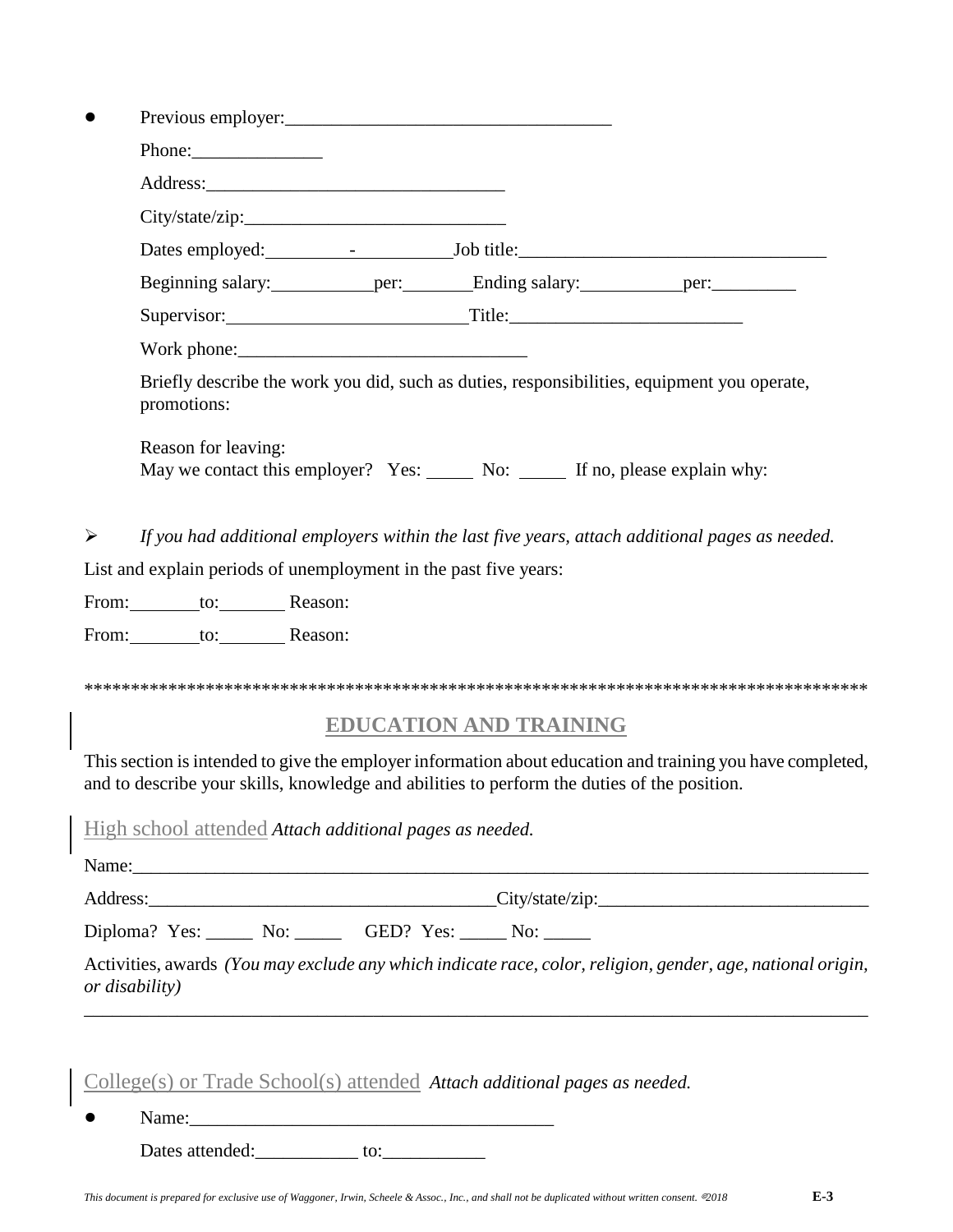|                        | Address: City/state/zip: City/state/zip:                                                                                                    |                                                        |                              |             |                           |
|------------------------|---------------------------------------------------------------------------------------------------------------------------------------------|--------------------------------------------------------|------------------------------|-------------|---------------------------|
|                        | Degree(s):                                                                                                                                  |                                                        |                              |             |                           |
|                        | Major/minor course(s) of study:                                                                                                             |                                                        |                              |             |                           |
|                        |                                                                                                                                             |                                                        |                              |             |                           |
|                        |                                                                                                                                             |                                                        |                              |             |                           |
|                        | Address: City/state/zip: City/state/zip:                                                                                                    |                                                        |                              |             |                           |
|                        | Degree(s):                                                                                                                                  |                                                        |                              |             |                           |
|                        | Major/minor course(s) of study:                                                                                                             |                                                        |                              |             |                           |
|                        | Activities, awards (You may exclude any which indicate race, color, religion, gender, age,                                                  |                                                        |                              |             |                           |
|                        | national origin, or disability.)                                                                                                            |                                                        |                              |             |                           |
|                        |                                                                                                                                             |                                                        |                              |             |                           |
|                        | Seminars/workshops, special awards, articles you have published, other information that may be<br>relevant to the position you are seeking: |                                                        |                              |             |                           |
| <b>Military Branch</b> | If you have never served in the military on active duty, check here __________ and skip to the next section.                                | <b>MILITARY HISTORY AND STATUS</b><br>Dates of Service | <b>Highest Rank Attained</b> |             | <b>Rank at Separation</b> |
|                        |                                                                                                                                             |                                                        |                              |             | Citations/awards received |
|                        |                                                                                                                                             |                                                        |                              |             |                           |
|                        |                                                                                                                                             | PROFESSIONAL OR SPECIALIZED TRAINING                   |                              |             |                           |
|                        |                                                                                                                                             |                                                        |                              |             |                           |
|                        |                                                                                                                                             |                                                        |                              |             |                           |
| <b>State</b>           | <b>Issued By</b>                                                                                                                            | Date Issued                                            | <b>Expiration</b>            | <b>Type</b> | License#                  |
|                        | Have you had any license suspended, revoked or terminated? Yes: _____ No: ______ If yes, explain:                                           |                                                        |                              |             |                           |

 $\overline{\phantom{a}}$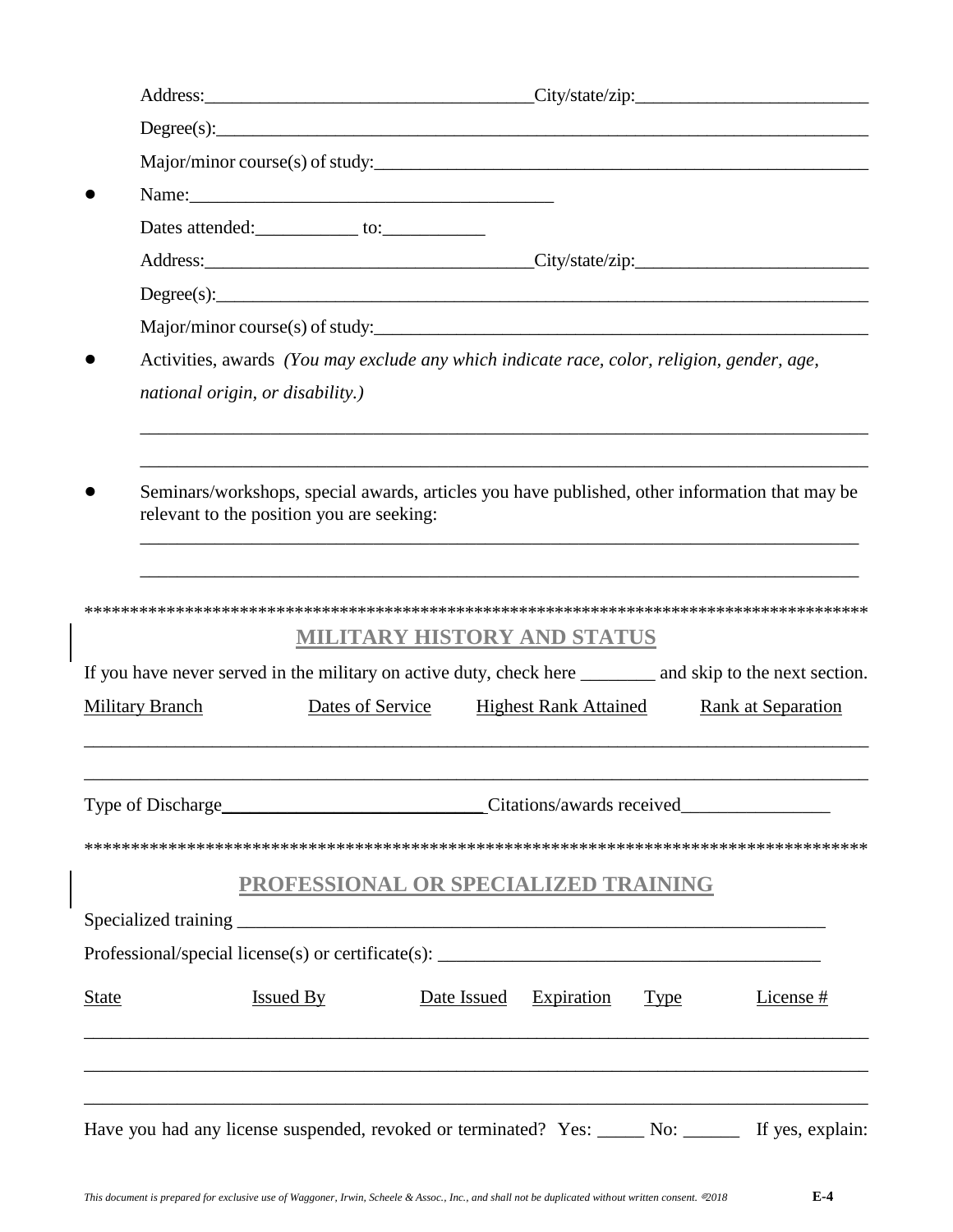### **PROFESSIONAL AFFILIATIONS**

 $\_$  . The contribution of the contribution of the contribution of the contribution of the contribution of the contribution of the contribution of the contribution of the contribution of the contribution of the contributio

\_\_\_\_\_\_\_\_\_\_\_\_\_\_\_\_\_\_\_\_\_\_\_\_\_\_\_\_\_\_\_\_\_\_\_\_\_\_\_\_\_\_\_\_\_\_\_\_\_\_\_\_\_\_\_\_\_\_\_\_\_\_\_\_\_\_\_\_\_\_\_\_\_\_\_\_\_\_\_\_\_\_\_\_\_

\_\_\_\_\_\_\_\_\_\_\_\_\_\_\_\_\_\_\_\_\_\_\_\_\_\_\_\_\_\_\_\_\_\_\_\_\_\_\_\_\_\_\_\_\_\_\_\_\_\_\_\_\_\_\_\_\_\_\_\_\_\_\_\_\_\_\_\_\_\_\_\_\_\_\_\_\_\_\_\_\_\_\_\_

\*\*\*\*\*\*\*\*\*\*\*\*\*\*\*\*\*\*\*\*\*\*\*\*\*\*\*\*\*\*\*\*\*\*\*\*\*\*\*\*\*\*\*\*\*\*\*\*\*\*\*\*\*\*\*\*\*\*\*\*\*\*\*\*\*\*\*\*\*\*\*\*\*\*\*\*\*\*\*\*\*\*\*\*

List current or previous affiliations/organizations and related offices/positions.

| <b>Organization Name</b> | Address | Phone | Offices/Positions |
|--------------------------|---------|-------|-------------------|
|--------------------------|---------|-------|-------------------|

!Use the following space to describe other training, education, skills, abilities, hobbies, volunteer work or other information that may be helpful in evaluating your application. *(You may exclude any which indicate race, color, religion, gender, age, national origin or disability.)*

\_\_\_\_\_\_\_\_\_\_\_\_\_\_\_\_\_\_\_\_\_\_\_\_\_\_\_\_\_\_\_\_\_\_\_\_\_\_\_\_\_\_\_\_\_\_\_\_\_\_\_\_\_\_\_\_\_\_\_\_\_\_\_\_\_\_\_\_\_\_\_\_\_\_\_\_\_\_\_\_\_\_\_\_\_\_\_

\_\_\_\_\_\_\_\_\_\_\_\_\_\_\_\_\_\_\_\_\_\_\_\_\_\_\_\_\_\_\_\_\_\_\_\_\_\_\_\_\_\_\_\_\_\_\_\_\_\_\_\_\_\_\_\_\_\_\_\_\_\_\_\_\_\_\_\_\_\_\_\_\_\_\_\_\_\_\_\_\_\_\_\_\_

\_\_\_\_\_\_\_\_\_\_\_\_\_\_\_\_\_\_\_\_\_\_\_\_\_\_\_\_\_\_\_\_\_\_\_\_\_\_\_\_\_\_\_\_\_\_\_\_\_\_\_\_\_\_\_\_\_\_\_\_\_\_\_\_\_\_\_\_\_\_\_\_\_\_\_\_\_\_\_\_\_\_\_\_

\_\_\_\_\_\_\_\_\_\_\_\_\_\_\_\_\_\_\_\_\_\_\_\_\_\_\_\_\_\_\_\_\_\_\_\_\_\_\_\_\_\_\_\_\_\_\_\_\_\_\_\_\_\_\_\_\_\_\_\_\_\_\_\_\_\_\_\_\_\_\_\_\_\_\_\_\_\_\_\_\_\_\_\_\_\_\_

\_\_\_\_\_\_\_\_\_\_\_\_\_\_\_\_\_\_\_\_\_\_\_\_\_\_\_\_\_\_\_\_\_\_\_\_\_\_\_\_\_\_\_\_\_\_\_\_\_\_\_\_\_\_\_\_\_\_\_\_\_\_\_\_\_\_\_\_\_\_\_\_\_\_\_\_\_\_\_\_\_\_\_\_\_ \*\*\*\*\*\*\*\*\*\*\*\*\*\*\*\*\*\*\*\*\*\*\*\*\*\*\*\*\*\*\*\*\*\*\*\*\*\*\*\*\*\*\*\*\*\*\*\*\*\*\*\*\*\*\*\*\*\*\*\*\*\*\*\*\*\*\*\*\*\*\*\*\*\*\*\*\*\*\*\*\*\*\*\*

#### **PERSONAL INFORMATION**

Do you have any commitments which might interfere with or adversely affect your employment with us, such as a second job or school? Yes: \_\_\_\_\_ No: \_\_\_\_\_ If yes, please explain:

\_\_\_\_\_\_\_\_\_\_\_\_\_\_\_\_\_\_\_\_\_\_\_\_\_\_\_\_\_\_\_\_\_\_\_\_\_\_\_\_\_\_\_\_\_\_\_\_\_\_\_\_\_\_\_\_\_\_\_\_\_\_\_\_\_\_\_\_\_\_\_\_\_\_\_\_\_\_\_\_\_\_\_\_

\_\_\_\_\_\_\_\_\_\_\_\_\_\_\_\_\_\_\_\_\_\_\_\_\_\_\_\_\_\_\_\_\_\_\_\_\_\_\_\_\_\_\_\_\_\_\_\_\_\_\_\_\_\_\_\_\_\_\_\_\_\_\_\_\_\_\_\_\_\_\_\_\_\_\_\_\_\_\_\_\_\_\_\_

! List three references who are not related to you and are not former employers or supervisors:

| o Name:                |                                          |
|------------------------|------------------------------------------|
|                        | Address: City/state/zip: City/state/zip: |
| Number of years known: |                                          |
| $\circ$ Name:          |                                          |
|                        | Address: City/state/zip: City/state/zip: |
| Number of years known: |                                          |
| $\circ$ Name:          |                                          |
|                        | Address: City/state/zip: City/state/zip: |
| Number of years known: |                                          |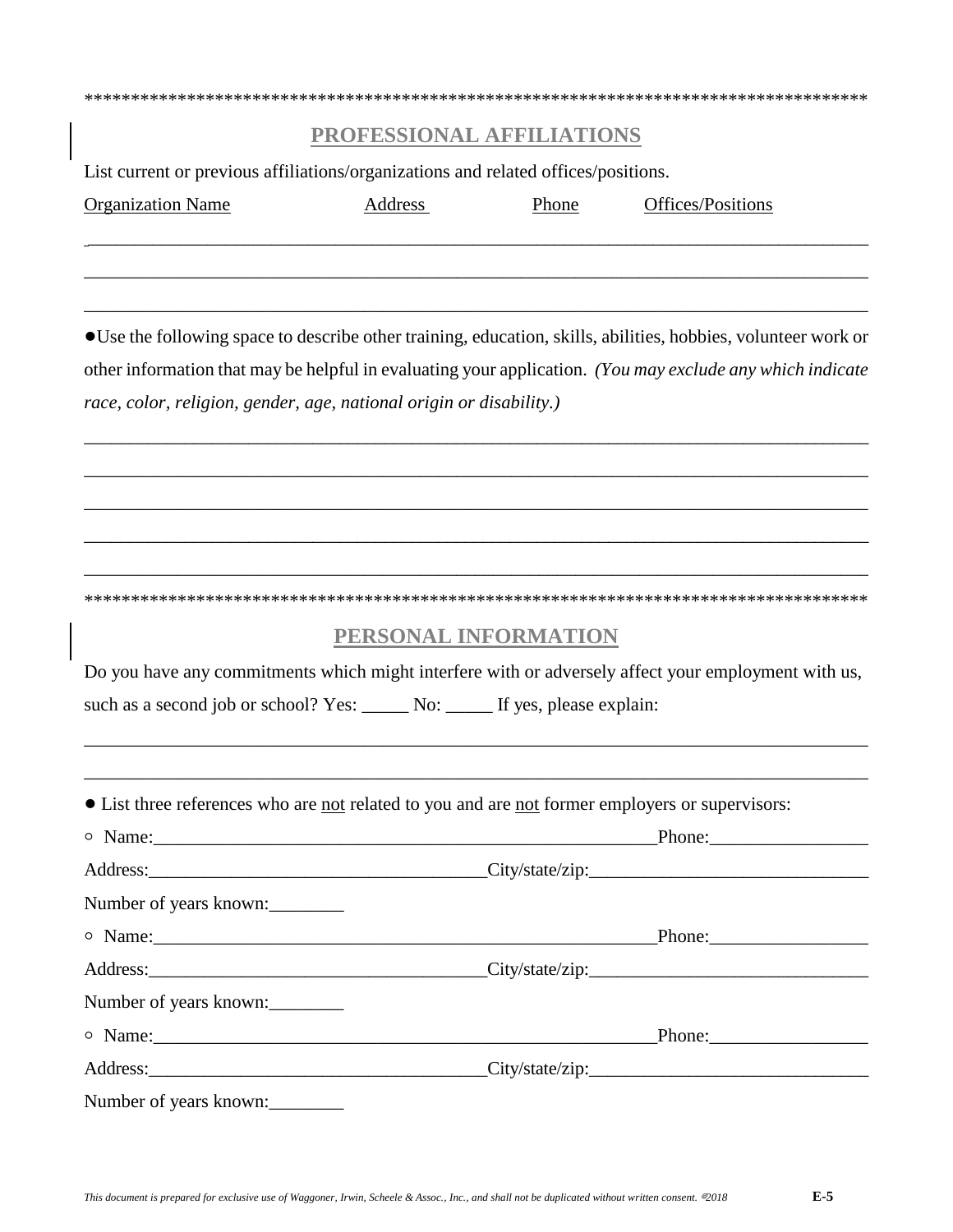#### **APPLICANT CERTIFICATION**

\*\*\*\*\*\*\*\*\*\*\*\*\*\*\*\*\*\*\*\*\*\*\*\*\*\*\*\*\*\*\*\*\*\*\*\*\*\*\*\*\*\*\*\*\*\*\*\*\*\*\*\*\*\*\*\*\*\*\*\*\*\*\*\*\*\*\*\*\*\*\*\*\*\*\*\*\*\*\*\*\*\*\*\*

Read each of the following paragraphs carefully. Indicate your understanding of, and consent to, the contents and conditions of each paragraph by signing your initials at the end of each paragraph. If you have any questions regarding these paragraphs, contact the employer before initialing.

! I understand and accept that, if I am hired, I may be hired conditional on passing any medical and/or psychological examinations that the employer deems necessary to determine my ability to perform the essential functions of the position. I understand and accept that this may include drug, alcohol or substance abuse testing.

! I understand that it may be necessary for me to approve and sign any waivers necessary in order for the employer to obtain information from my current and former employers.

! I understand and accept that if any information required in this application is found to be falsified or intentionally excluded, my application may be disqualified from further consideration. I further understand and accept that, if I am employed by the employer, I may be subject to disciplinary action, including termination, if any information required by this application has been falsified or intentionally excluded.

! I solemnly swear that all of the information furnished in this employment application is true, accurate and complete to the best of my knowledge. I authorize investigation of all statements contained in this application. I understand that my misrepresentations or falsification of the information provided may lead to withdrawal of an employment offer or termination following employment.

By submitting this document, I hereby agree that I shall execute the employer's conditional and postemployment medical examination and drug testing consent requirements. I recognize that my future

employment with the employer will be jeopardized if I engage in substance abuse, illegal drug use, or alcohol abuse.

\_\_\_\_\_\_\_\_\_\_\_\_\_\_\_\_\_\_\_\_\_\_\_\_\_\_\_\_\_\_\_\_\_\_\_\_\_\_\_\_\_\_\_\_\_\_\_\_\_\_\_ \_\_\_\_\_\_\_\_\_\_\_\_\_\_\_\_\_\_\_\_\_\_\_\_\_\_\_\_\_\_

Applicant's signature Date

Initials:

Initials:

Initials:

Initials: \_\_\_\_\_\_\_\_\_\_\_